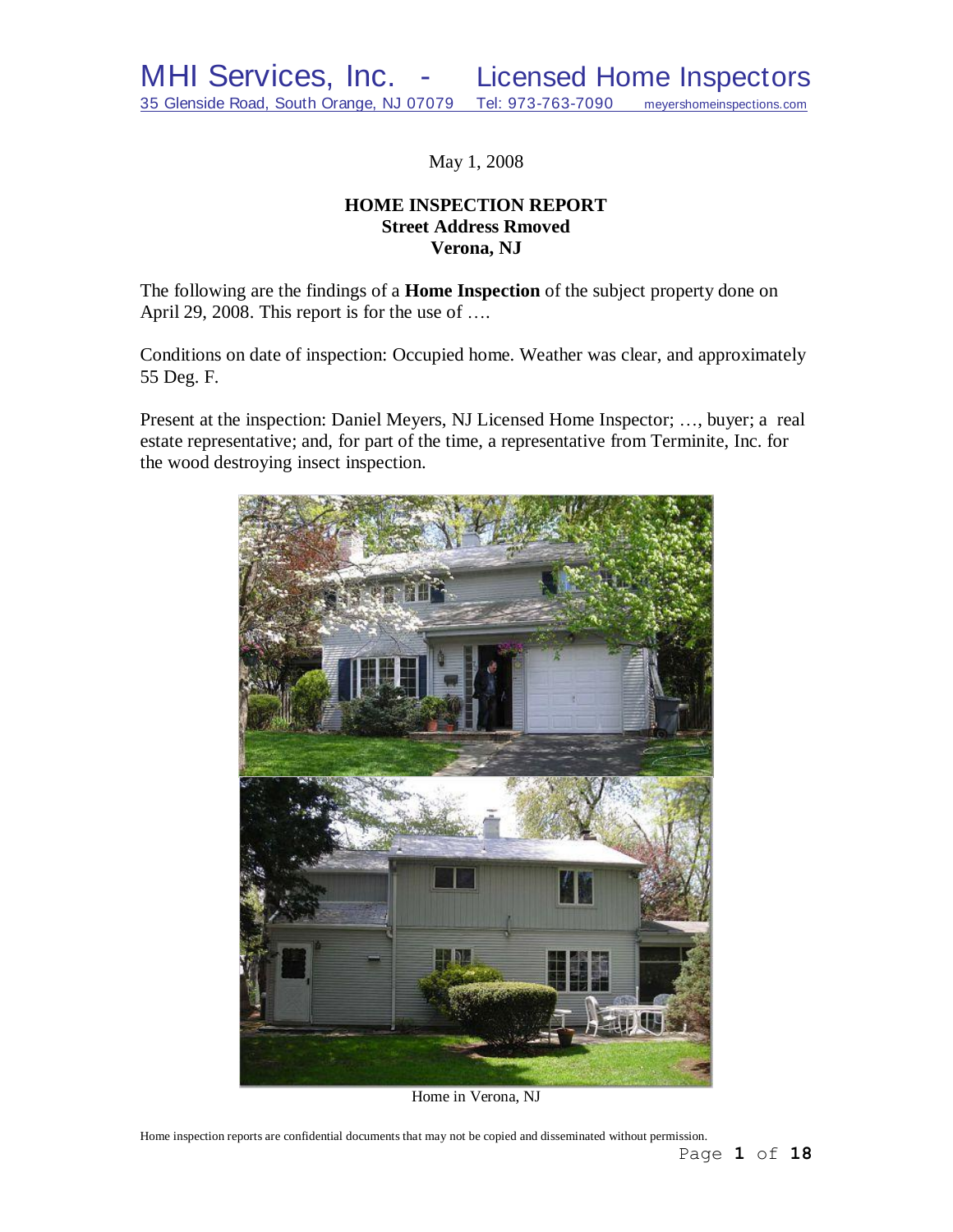MHI Services, Inc. - Licensed Home Inspectors 35 Glenside Road, South Orange, NJ 07079 Tel: 973-763-7090 meyershomeinspections.com

Description of Property Wood frame, one family, two story home. The first floor has an entry area, living room, dining room, kitchen, utility closet, and enclosed, covered patio adjacent to the living room. The second floor has three bedrooms and one full bathroom. There is no basement, as the house is built over a concrete slab foundation. There is an interior one-car garage.

*Advisory Note Regarding Construction and Renovation Permits This home appears to have had reconstruction and renovation work done after it was originally constructed. The renovations may, or may not have, been performed in accordance with local municipal requirements. We do not review relevant building plans or permits or approvals as part of a home inspection, and therefore this home inspection should not be taken as an endorsement or certification of renovation or re-construction work that may have been done on this home.*

Exterior Facades

Front, Type: Vinyl siding. The condition: Functional. Rear, Type: Vinyl siding and aluminum siding. Condition: Functional. Left, Type: Vinyl siding and aluminum siding. Condition: Functional. Right, Type: Vinyl siding and aluminum siding. Condition: Functional. Trim, Type: Vinyl, wood, metal.

Condition:

- o **Some wood trim around the screened, enclosed patio is very worn, and has failed paint.**
- o **Wood trim on the roof edge on the left side has been damaged by what appears to be carpenter bee activity.**



Carpenter bee damage to wood trim

**Recommendations:**

- **Repair, replacement and repainting of wood trim where necessary.**  $\bullet$
- **See the separate wood destroying insects report from Terminite, Inc.**

#### Windows

Type: Mostly replacement casement and fixed panel double glazed units, with the exception of the bathroom window, which is an older metal frame single glazed sliding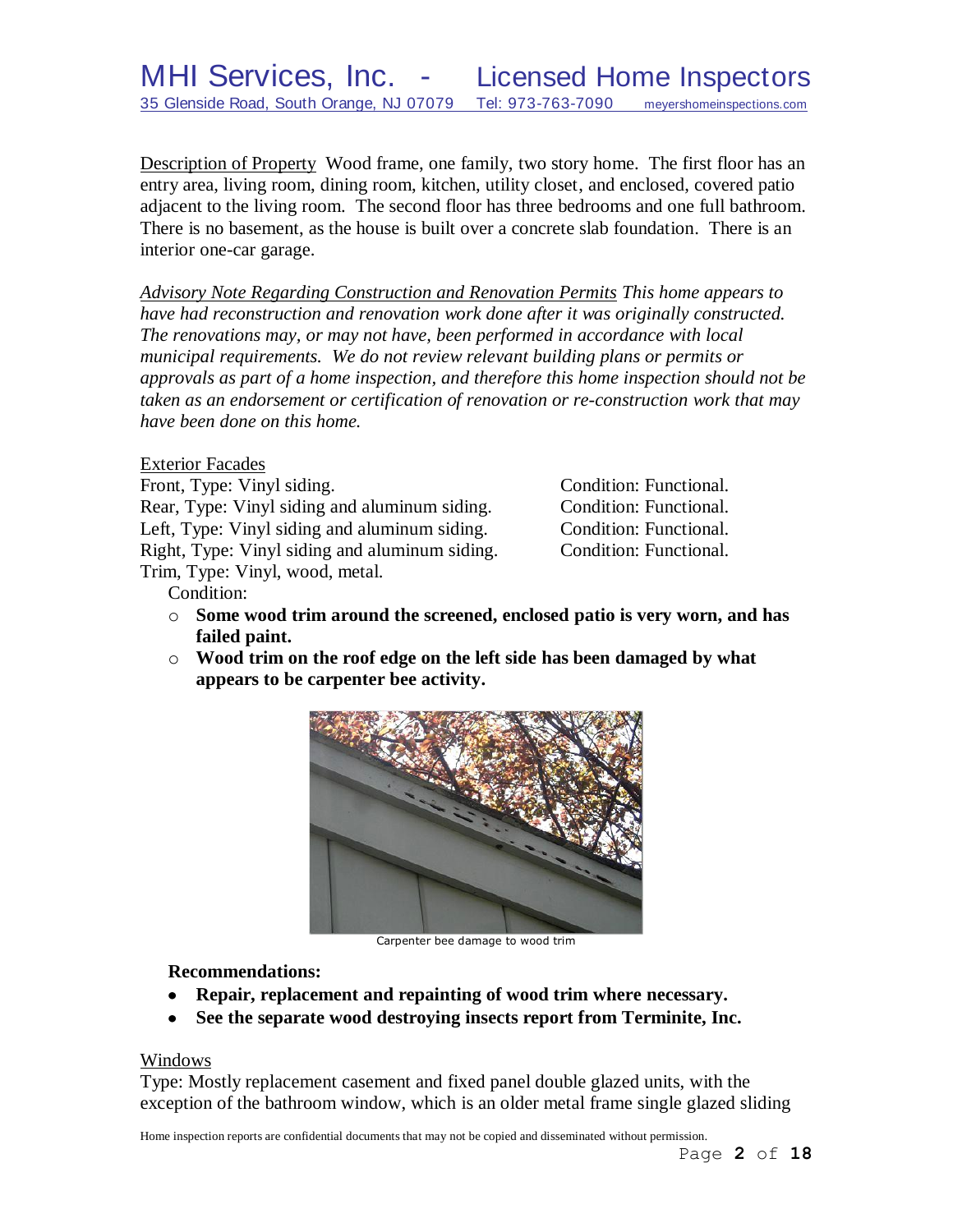unit.

A representative number of windows were tested. All windows were visually examined.

Condition:

- o The newer double glazed windows were in functional condition.
- o **The older single glazed sliding unit is in worn condition, and may not be weather tight.**

*Note: It is our policy to recommend the installation of window guards on all windows above the first floor level, regardless of whether regulations require them.*

# **Recommendations:**

- **Replacement of the sliding glass window with a new double glazed sliding unit.**
- **Installation and use of window guards on all windows above the first floor level.**

# Exterior Doors

Front: Wood and glass, in functional condition. Rear: Wood and glass, in functional condition. Side: Wood and glass, in functional condition.

Interior Doors Wood, in functional condition.

# Foundation Walls & Structural Supports

This home is built over a concrete slab, with no basement, crawlspace or other below grade areas.

Concrete Slab Condition: Minor cracks, but no direct evidence of structurally significant defects such as major cracks, settlement or irregularity.

*Limitation of our Ability to Inspect: Significant parts of the masonry foundation walls and concrete slab were covered with finish materials or access to directly inspect was blocked by furnishings, and this limits our ability to fully evaluate these components. Hidden defects may be present behind or below the finish materials, or below the concrete slab.*

Floor Framing: The ground floor is the concrete slab, with finish flooring set on top. The second floor is dimensional lumber floor joists.

Condition:

o Flooring throughout the home was adequately level and stiff on the date of inspection.

Wall Framing: Dimensional lumber, with wood or wood product sheathing on the exterior and plaster or drywall on the interior.

Condition:

o Walls throughout the home are functionally adequate where visible.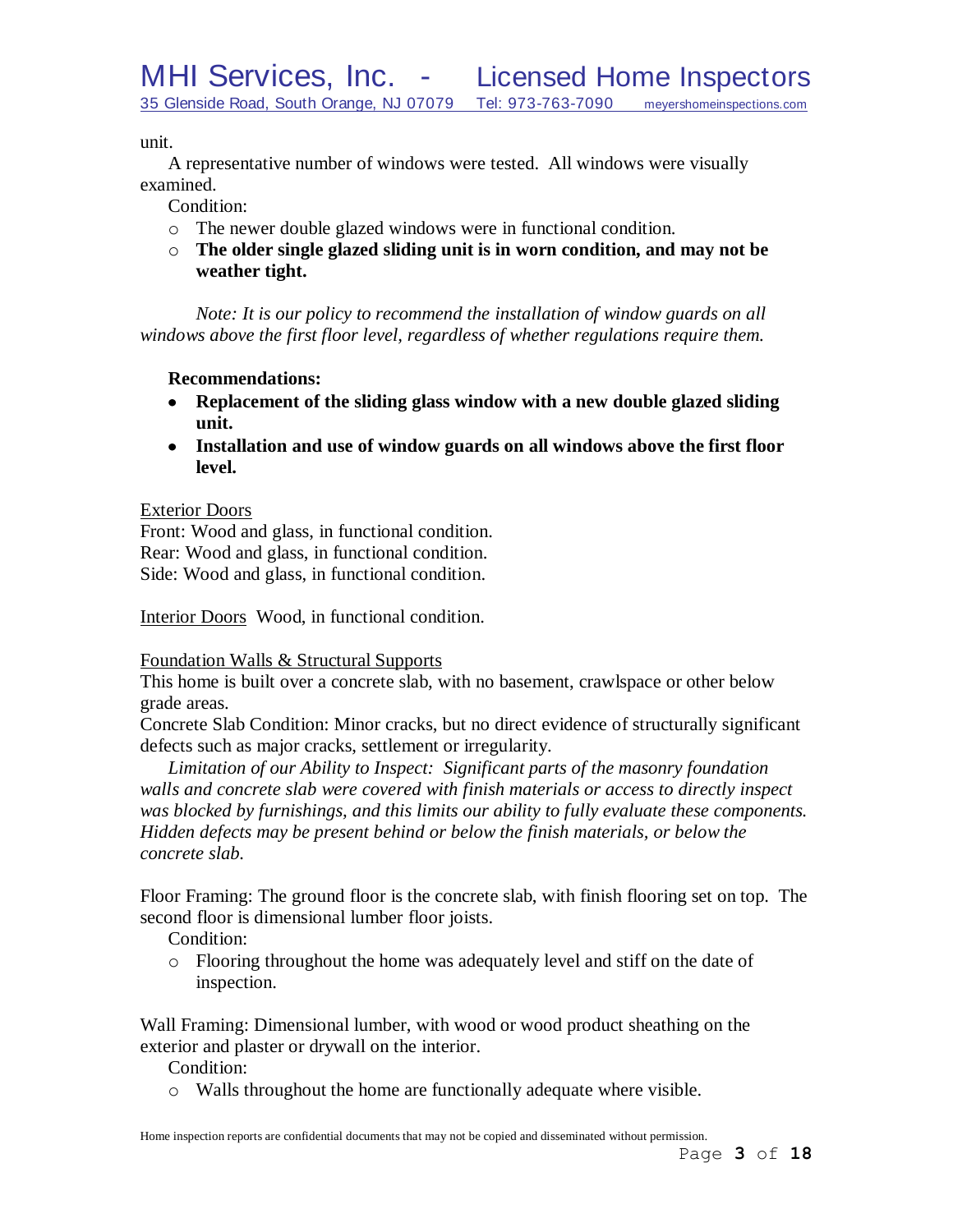Roof framing: Dimensional lumber for a pitched roof.

Roof Sheathing: Plywood.

Condition:

o Visible portions of roof framing and sheathing were functionally adequate on the date of inspection.

*Note: Finish materials in the home prevented access to directly inspect the foundation walls and structural supports, and our findings are limited by this*.

# **Recommendations:**

- **See Roof Drainage section – make sure water around the home is well controlled, with no accumulation near the base of the home. This can help reduce the possibility of foundation and slab settlement in the future.**
- **See the separate wood destroying insect report from Terminite, Inc. for more information relating to the wood framing of this home. If evidence of wood destroying insect infestation is found, then be aware that further evaluation would be required to assure that hidden damage to structural members is not present.**

Wood Destroying Insects We do not inspect for wood destroying insect infestation, however as a convenience and as a matter of expedience, an inspection for the presence of wood destroying insects has been ordered by us for this property. The official results of this wood destroying insect inspection will be sent to you under separate cover by the provider of this service, Terminite, Inc, Tel: 908-353-6938.

# **Recommendations:**

**Carefully read the separate wood destroying insect report from Terminite, Inc. and be guided by the recommendations therein.**

Landscaping **Small trees, shrubs and plants are very close to, overhanging, or in contact with the siding and roof edge. This is conducive to wood destroying insect damage, and could cause damage to roof and siding in heavy winds.**



Tree in contact with the home

# **Recommendations:**

**Have trees, shrubs and plants trimmed back or removed so they are no longer in contact with the home.**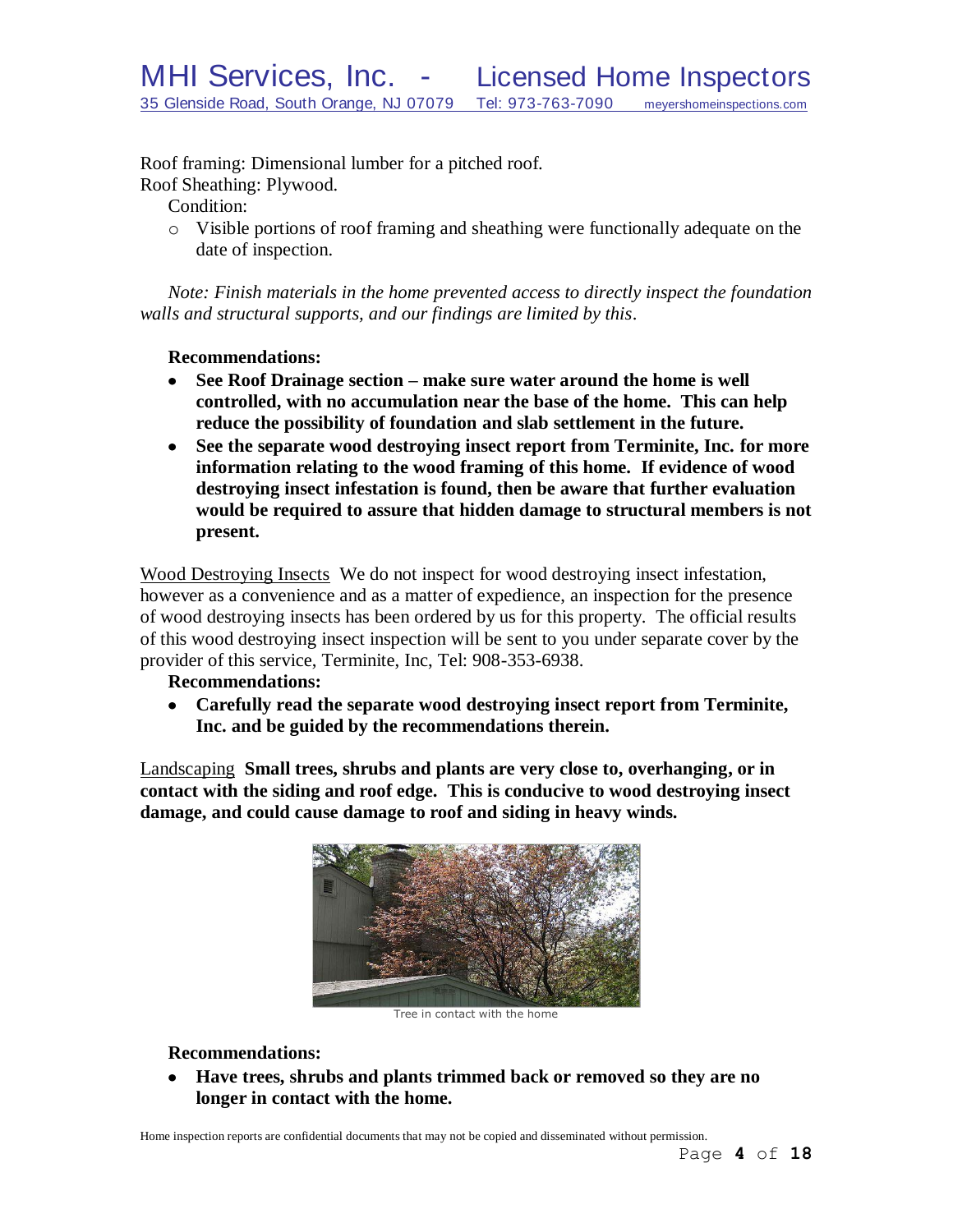MHI Services, Inc. - Licensed Home Inspectors

35 Glenside Road, South Orange, NJ 07079 Tel: 973-763-7090 meyershomeinspections.com

Exterior Soil Grading and Drainage

Soil Grade & Clearance to Wood Elements of the Home: Front: Adequate. Right: Adequate. Left: **Inadequate.** Back: **Inadequate. Soil is very close to or in contact with siding at the left and rear.**

Drainage Conditions:

o **Adverse, due to lack of maintenance to the roof drain system.**

*If present, inadequate soil clearance to wood frame structure or adverse soil grading can result in damage to the wood frame structure and masonry foundation due to chronic wet conditions.*

**Recommendations:**

- **To the extent possible, create some clearance between soil and siding.**
- **See Roof Drainage System section.**  $\bullet$

Roof Drainage System Roof drainage is by metal gutters and leaders (downspouts) attached to the roof and siding.

Conditions:

o **Some downspouts discharge very close to the base of the home.**



Downspout discharging at base of home

o **Three gutters discharge into one downspout at the rear. This may not be adequate to thoroughly drain roof surface water during extreme weather conditions.**



All three major rear roof areas and gutters ultimately feed one downspout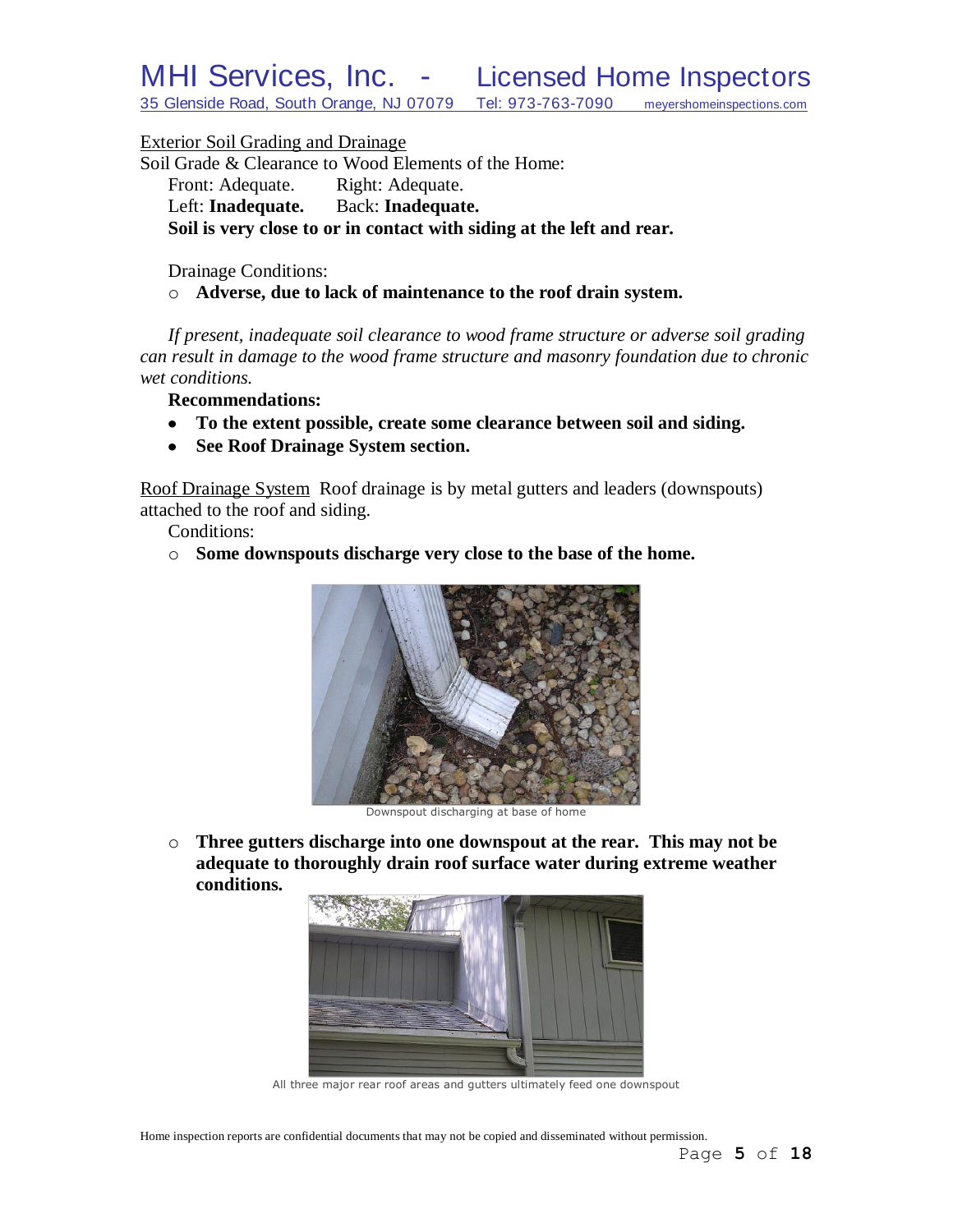*Inadequate or defective roof drainage systems, if present, can lead to water entry into the basement, foundation damage and/or roof leakage.*

# **Recommendations:**

- **Direct all downspout discharge points as far away and downhill from the base of the home as is practical.**
- **Monitor gutter and downspout connections for overflow and/or leakage, and have modifications made as necessary by a qualified gutter maintenance company to optimize roof drainage.**
- **Have the roof drainage system cleaned and maintained on a regular basis by a qualified gutter maintenance company.**

Roof The roofs, flashings and penetrations were inspected by the following methods:

- o Visual observation from the ground with the aid of field glasses.
- o Partially from within attic crawlspaces.
- o Finish materials on ceilings and walls on the upper living level were tested where possible with a moisture meter.
- o The underside of the roof was tested where possible with a moisture meter.

Roof Type and Description: The roofs are pitched and covered with asphalt shingles.

### Condition:

- o **Roof shingles appeared to have moderate wear.**
- o **Stained areas suggesting prior leaks or moisture condensation were seen on the underside of the roof in the attic crawlspaces.**
- o **Some roof flashings may be older than the currently installed roof. Leakage can occur around old flashings.**

Roof Ventilation:

- o Gable end vents.
- o Ridge vents.

# **Roof ventilation may not be adequate. Gable end vents are very small.**

*Inadequate roof ventilation can lead to damage to the roof structure, reduced shingle life or mold conditions in the attic.*

### **Recommendations:**

- **Have a qualified roofer improve ventilation under the roof.**
- **Have a qualified roofer periodically evaluate the roof for wear and leakage, and make repairs as necessary.**

*Our roof evaluation consists of an inspection of the exterior surface covering, including an inspection of visible flashing details. A steeply pitched roof is usually inspected from the ground by use of binoculars. If safely accessible, a moderately pitched roof will be mounted and walked for close inspection. The underside of the roof decking is also closely inspected where accessible, and we use a professional moisture meter to evaluate stained areas that may be evidence of leakage. The interior finished surfaces of the home, especially ceilings and walls at the top or attic floor, are also inspected for evidence of leakage, and a moisture meter is used to evaluate suspect areas.*

*If we see evidence of roof leakage, we will say so in our report, and recommend that further*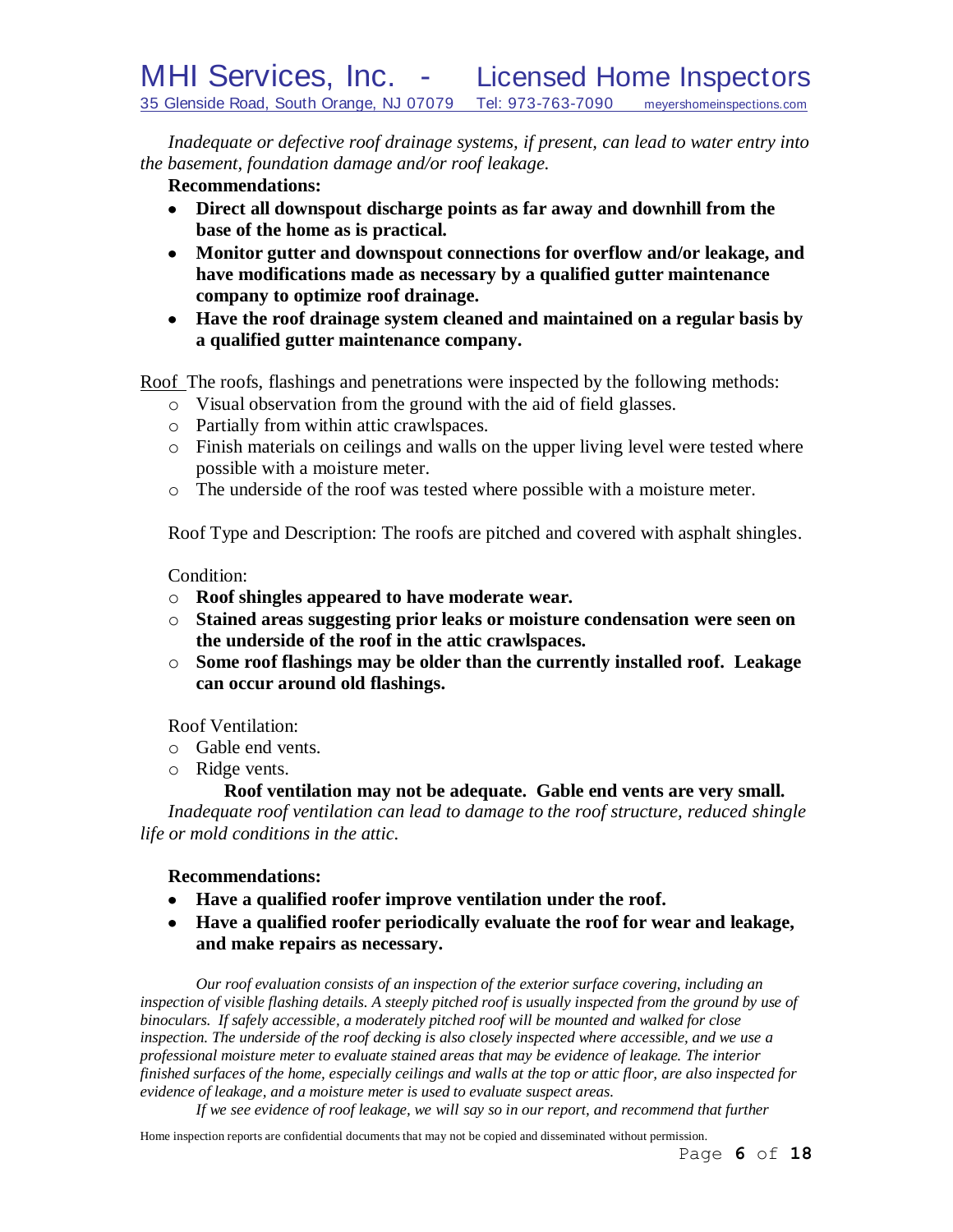MHI Services, Inc. - Licensed Home Inspectors 35 Glenside Road, South Orange, NJ 07079 Tel: 973-763-7090 meyershomeinspections.com

*evaluation and repair or roof replacement be done. Often we see stains on the underside of the roof deck or at ceilings that strongly suggest that the roof has leaked. Depending on the season of the year and recent weather, as well as recent painting or repair done by the owner, we may not be able to say if the roof is currently leaking. What we can say with certainty, is that all roofs eventually leak, and for older homes, parts of the roof system such as flashings in valleys or at the chimneys and plumbing vents may never have been replaced even if the roof surface has been re-covered. Consequently, our inspection report should not be taken as a guarantee that the roof will not leak, but simply as a report on the condition of the roof as we found it on the date of inspection.*

#### Driveway & Paths

Driveway Type: Asphalt. Driveway Condition: Some deterioration and cracks, but currently functional. Path Type: Stone. Path Condition: **Irregular and settled surface.** Sidewalk Type: None present. **Recommendations:**

**Have irregular and settled sections of the path repaired.**



Deck None present.

Patio

Type: Stone Location: Rear Condition: **Significant cracked and settled areas.**



Patio is cracked and settled

### **Recommendations:**

**Have the cracked and settled sections of the patio re-set.** $\bullet$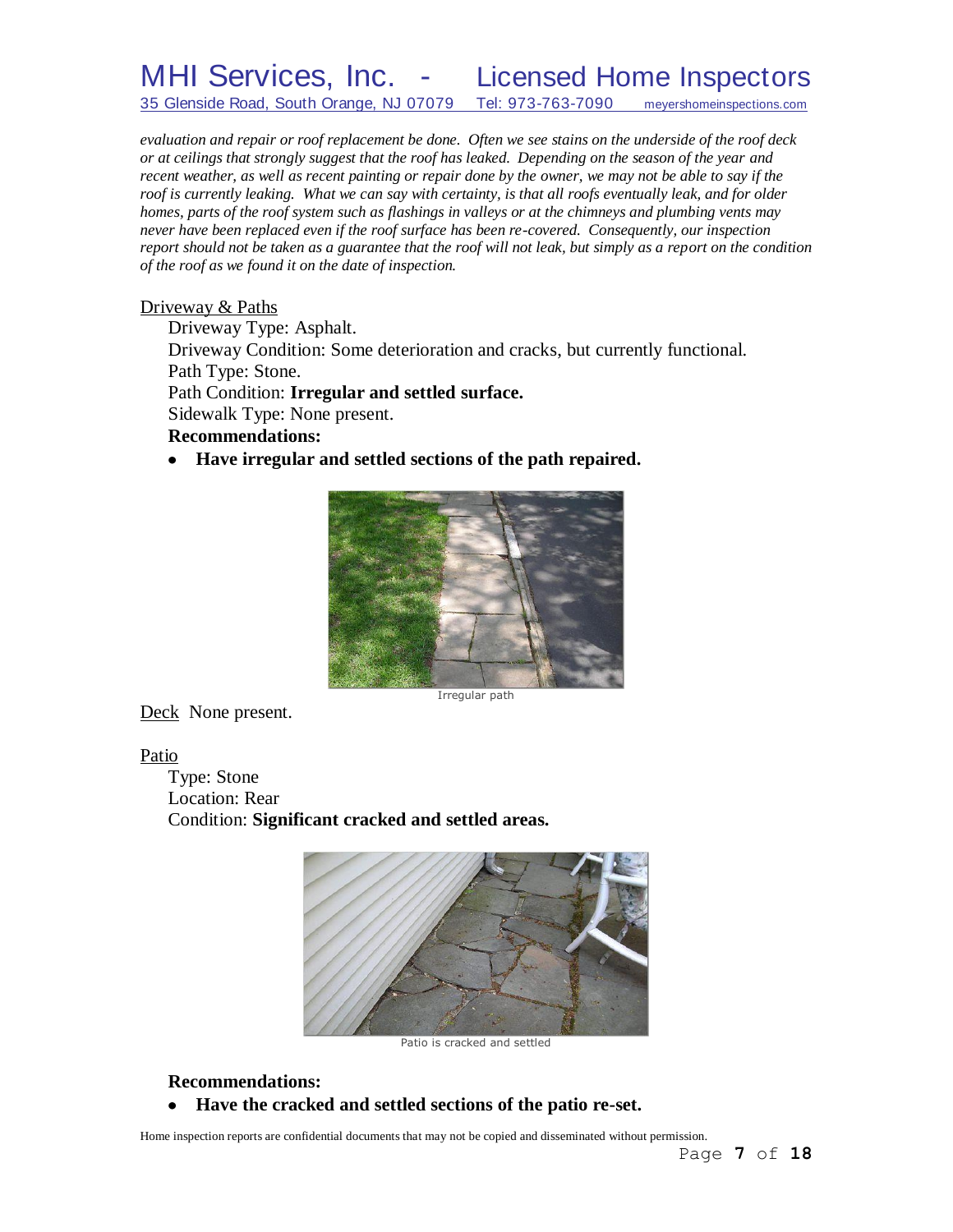# Description & Condition of Entrances

Front Entry Area: Masonry near grade, in functional condition. Back Entry Area: To the rear patio area. **See Patio section.** Side Entry Area: Through the covered section of the patio. **See Patio section. Recommendations:**

**See Patio section.**

Masonry Chimney(s) This home has one masonry chimney.

The exterior of the masonry chimney was inspected by the following methods:

- o Visual observation from the ground with the aid of field glasses.
- o Partially from within the basement, attic and/or other interior spaces.

#### **Condition:**

- o **Older chimney flashings may be present beneath newer metal flashing wrapped around chimney. This newer metal does not appear to have been adequately cut into the chimney and sealed. Leakage can occur around older or incorrectly installed chimney flashings.**
- o **Some loose and soft sections of mortar were seen on the chimney.**



Brick joints appears to be soft and flashing not installed properly

Please Note: *A home inspection cannot properly evaluate the condition of the interior components of the chimneys, and we do not include this in our service. An interior inspection of chimneys is a specialist service provided by chimney inspectors and contractors.*

#### **Recommendations:**

- $\bullet$ **The National Fire Protection Association and the National Chimney Sweep Guild recommend that, due to the advanced age or other conditions, a Level-2 Inspection of the chimney and internal components be done to rule out hidden potential safety defects***.*
- **Have a qualified chimney contractor service or repair the chimney and flashings as required to assure long term function and safety.**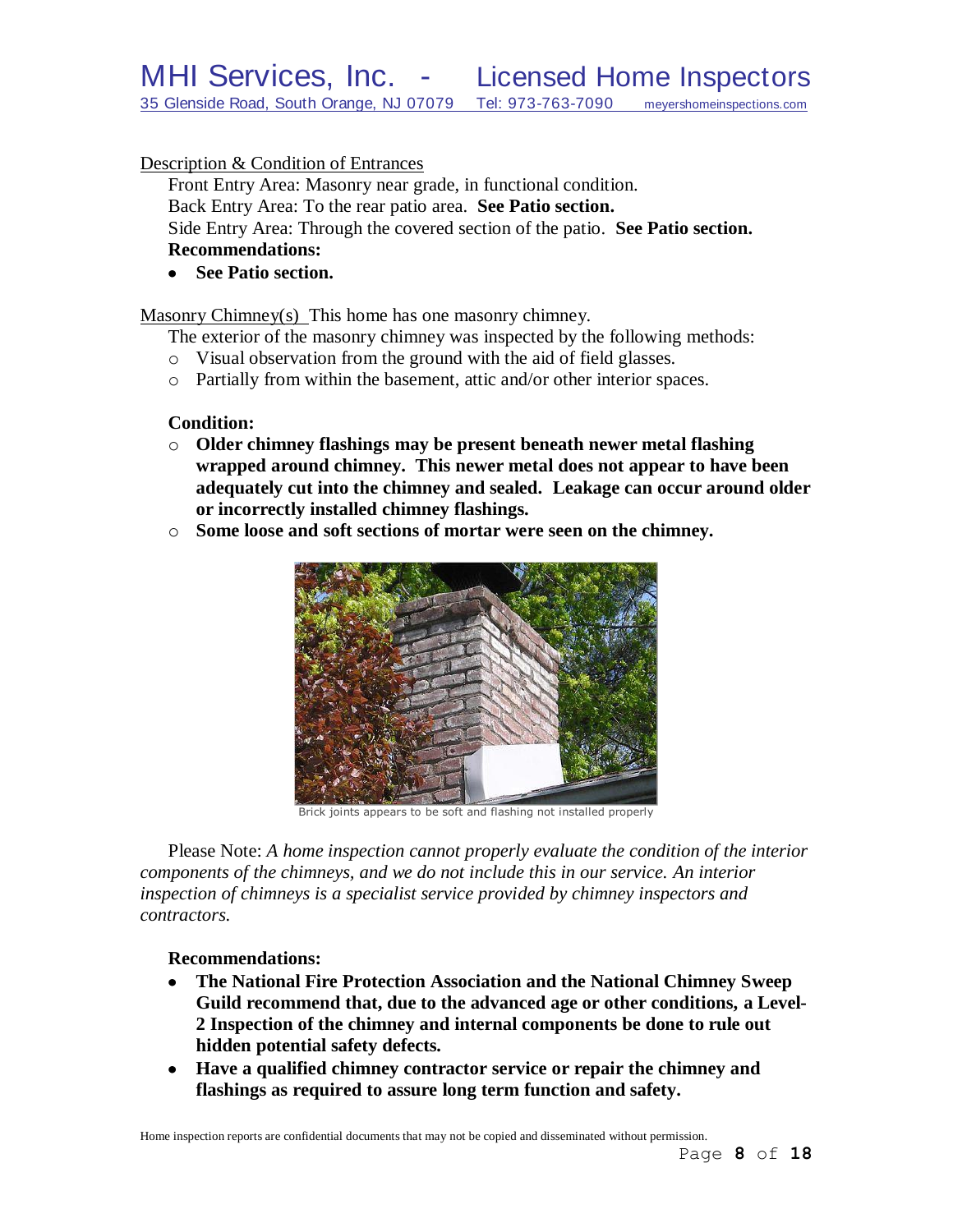Vent Pipes as well as Chimneys Present This home also uses metal and plastic vent pipes instead of masonry chimneys. We can only inspect the visible exterior sections of this type of vent system.

Condition:

o Visible exterior sections of vent pipes appeared to be functional.

*Note: This inspection cannot evaluate the interior or hidden sections of vent pipes.*

# **Recommendation:**

**Have a qualified chimney contractor conduct a Level 2 inspection of the vent pipes to assure function and safety.**

# **Fireplace**

Location: Living Room. Type: Wood Burning. Hearth area Condition: Functional Flue Damper Condition: Functional

**Other Conditions: Significant deposits of creosote are present in the lower sections of the chimney flue and fireplace. This can result in chimney fires.**

# **Recommendations:**

- **See Chimney section.**
- **Have a qualified chimney / fireplace contractor clean the fireplace and chimney flue(s).**

Electrical System

Voltage: 240/120 volts Ampere Capacity: 100 amperes.

Capacity may be **inadequate** for present usage of this home. Service entrance location: Overhead. **The meter housing is badly corroded.**



Rusty meter housing

Electrical Grounding: Metallic water main.

Circuit Breaker and/or Fuse panels:

o Circuit breaker main panel located in the garage.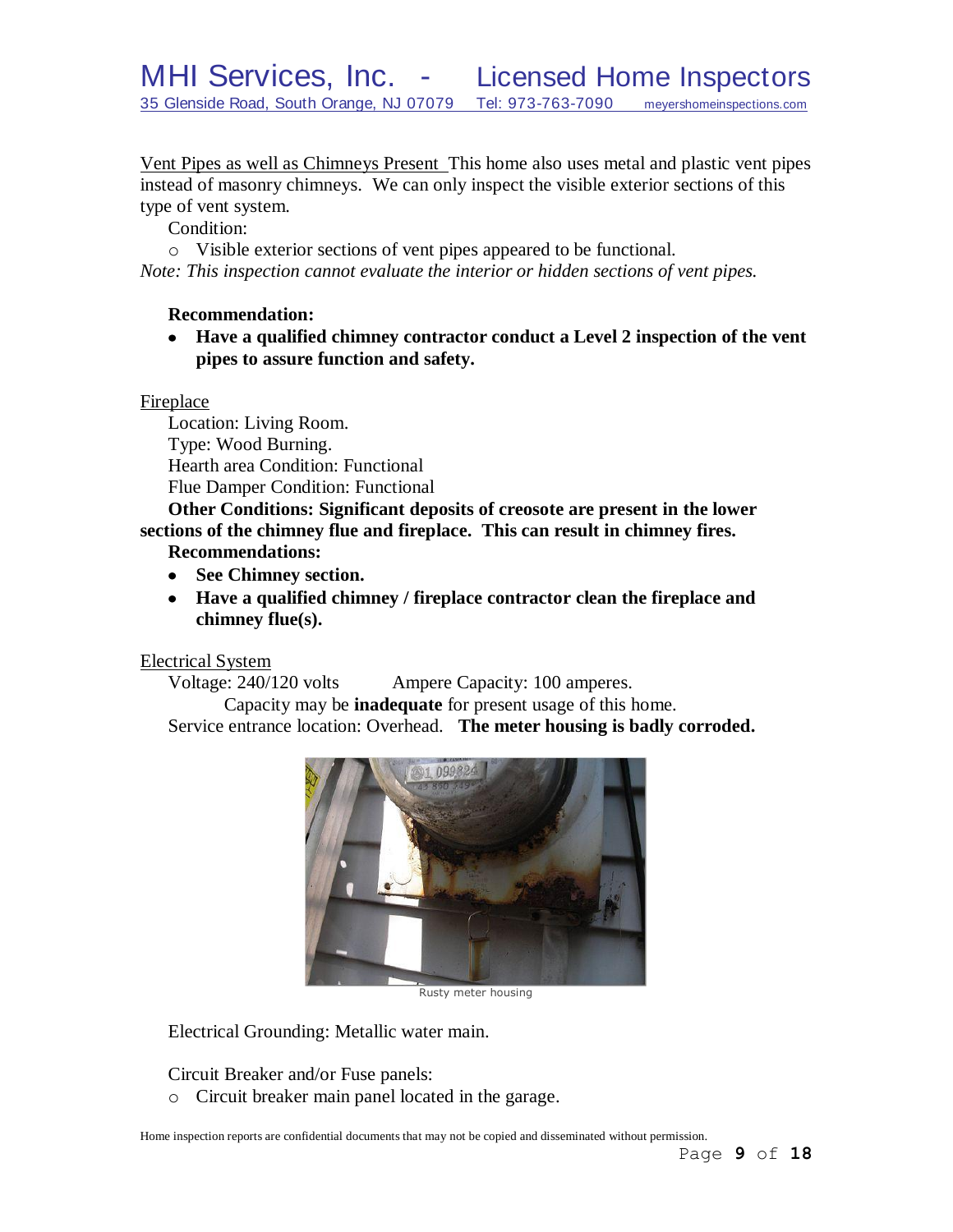Circuit Breaker/Fuse inspection methods:

o Removal of panel cover with inspection of wiring on the interior.

Conditions: Visual inspection of the components and wiring within circuit breaker panel(s) found the following condition(s):

o **Several cables in the panel have been improperly installed, with excess insulation length left on cables in the panel.**



Long white cable – excess insulation in the panel

*Note: A separate 60 amp older disconnect switch is present in the garage. The cables feeding this equipment pass through the main panel, but do not connect to the panel. This disconnect is connected to a round, specialized socket. No electric field was detected at this socket, so it is possible that power is off to this disconnect switch and socket.* 

*However, we advise using caution around any electrical equipment. Do not assume that old electrical equipment is disconnected and inactive unless certified by an electrician. Equipment no longer in use should be removed by a licensed electrician.*

Branch circuit wiring:

- o Plastic sheathed cable
- o Metallic sheathed cable

Branch circuit conductor material appears to be copper for all 15 and 20 ampere solid conductor circuits.

Receptacles are partly grounded three pin units and partly older two pin units. A representative number of 120 volt three pin receptacles were tested, with no functional defects found.

GFCI electrical receptacles are present in all wet areas of the kitchen and all bathrooms with electrical receptacles. *GFCI electrical receptacles provide protection against electric shocks in wet areas.*

### **Recommendations:**

- **Have a licensed electrician upgrade service capacity to 200 amperes, replacing the feed cable and circuit breaker panel in the process.**
- **Have a licensed electrician or the utility company replace the meter housing.**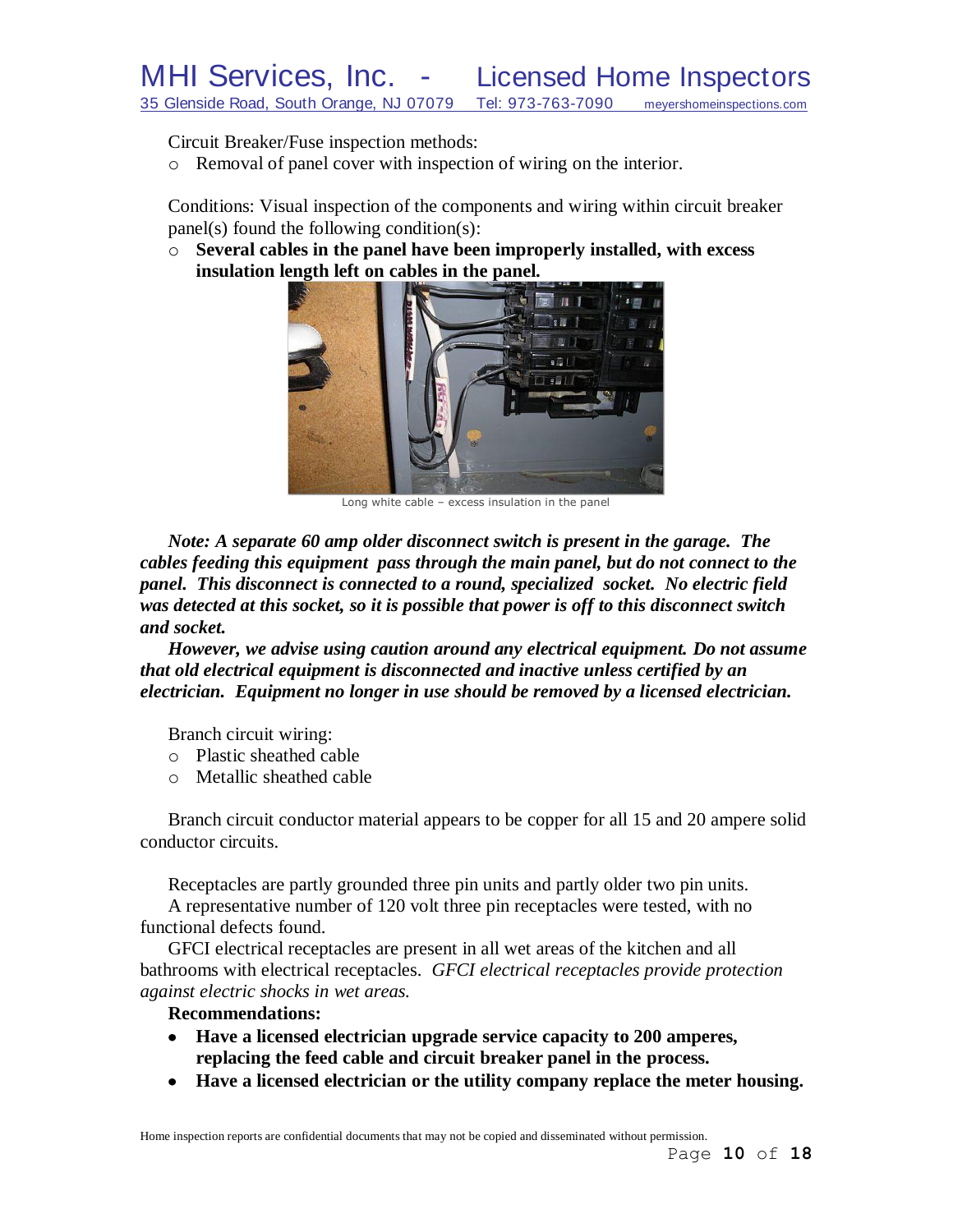35 Glenside Road, South Orange, NJ 07079 Tel: 973-763-7090 meyershomeinspections.com

#### Plumbing System

Water Main Material: Copper tubing**.** Water Main and Main water shutoff valve Location: Garage storage closet. Water Main Condition: Functional Main Shutoff Valve Condition: Functional

Visible Interior Water pipe material: Copper tubing**.** Visible Water pipe Conditions:

- o Water pipe itself is functional.
- o **Some older shutoff valves have significant corrosion and signs of leakage.**

Waste Disposal system type: Waste disposal appears to be a public system (sewer system), however this could not be confirmed.

Drain and vent pipe material: Old iron, and newer plastic.

Drain pipe Conditions:

o **An exterior plumbing drain cleanout cover on the right side is open.**



Open cleanout cover

*Comment on Old Buried or Cast Iron Drain Pipes: Sections of the drain pipe are now very old, and may have significant internal corrosion or hidden internal defects, and may have limited additional service life. This home inspection cannot properly evaluate buried or very old sections of drain or waste pipe.*

#### **Recommendations:**

- **Have a plumber replace any older water supply shutoff valves with corrosion or leakage.**
- **Have a plumber replace and secure the open plumbing cleanout cover.**
- **To determine the true condition of the waste and drain pipes we recommend that a plumber inspect them internally using a specialized video camera.**

Natural Gas Piping Visible rigid and flexible natural gas piping appeared to be in functional condition on the date of inspection.

Heating System

System Type: Forced air furnace. Number of Zones: 1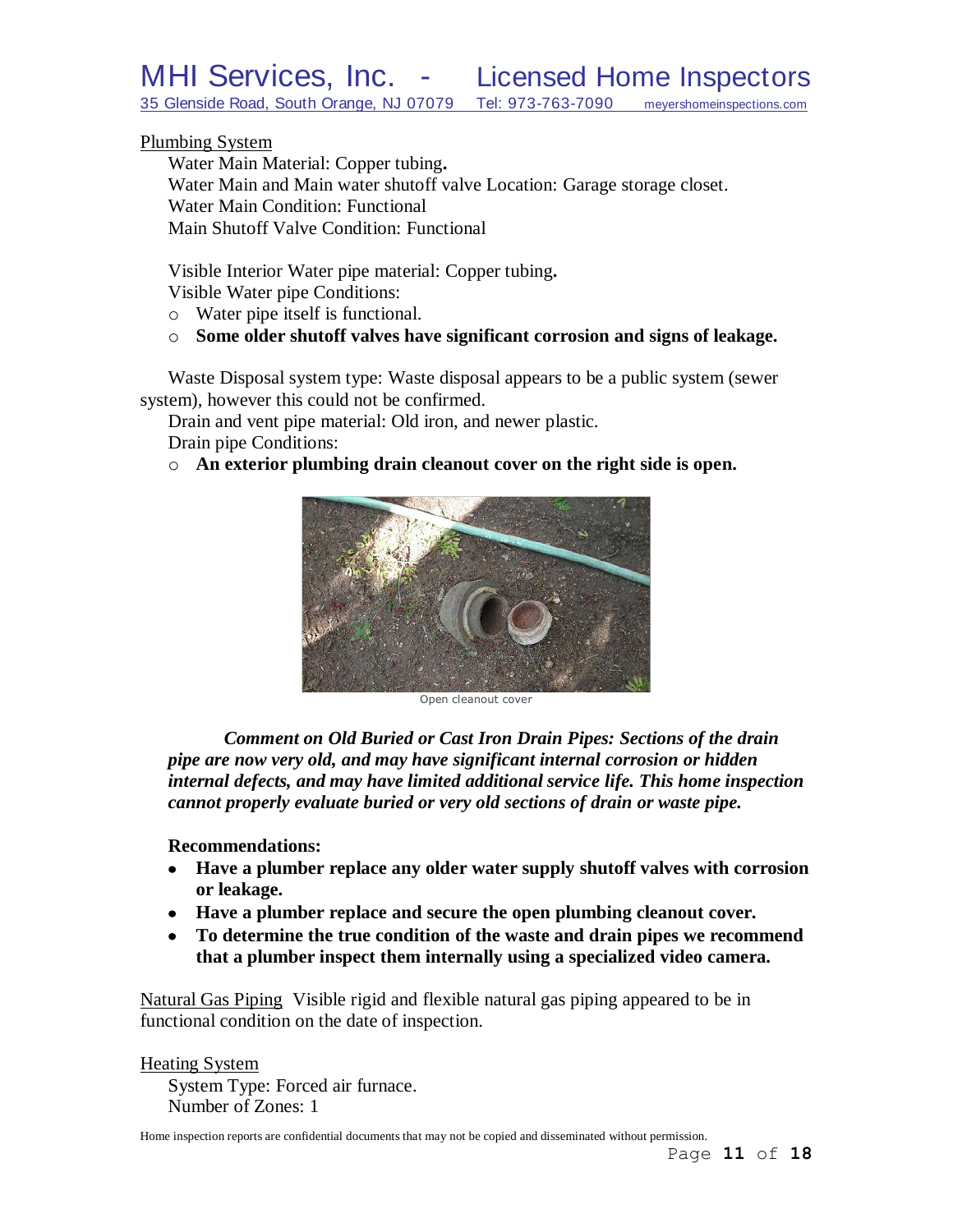Fuel: Natural Gas.

Location: Heating utility closet off the kitchen.

Estimated age: **20 years.** Typical service life: 20 years, although maintenance is often required before this time.

Heating System Venting: PVC pipe directly to the exterior.

*The heating system inspection consists of visual evaluation of the exterior casing, connection pipes and fittings, normal and automatic controls, as well as venting components. A limited inspection of the internal components of the heating system are also part of this inspection, however full inspection of interior components and heat exchangers is not possible without extensive disassembly, which is not done in a home inspection. Operation of the system is done using normal controls unless hot weather or the health and safety of the occupants makes this impossible or inadvisable. In seasonably warm weather we may not be able to operate the heating system for a long enough period of time to discover defects that may only become apparent when the system has been operating near full capacity for an extended period of time. For heating systems that appear to be more than 50% through their design life, we recommend further evaluation by a qualified specialist to assure that hidden defects or safety related issues are not present. All heating systems need regular maintenance to remain in satisfactory operating condition, and we recommend that you adhere to a regular maintenance schedule. If a heating system shows evidence of deferred maintenance or service, then we recommend that you schedule such service before you close on the property as this may disclose conditions that may be hazardous or conducive to premature failure.*

Operational Test of Heating System: The heating system activated when heat was called for by the thermostat, and warm air was supplied to supply registers.

#### **Conditions:**

- o **The heating system is at the end of its designed service life, and remaining service life is undeterminable by us. In addition, for older equipment the possibility of hidden internal functional and safety related defects is significantly increased.**
- o **Significant visible corrosion present.**
- o This type of furnace is a high efficiency condensing furnace, which must drain water that condenses from exhaust gas. **Active leakage was occurring from the heating condensate water drain system. Water was leaking into the furnace case, causing corrosion. Water was also leaking down into the filter and return duct system. The water leakage may have caused corrosion to ducts that are within or below the concrete floor slab, but these sections of the ducts were not visible, as they are buried components.**
- o **Constant water leakage into filters and ducts may have created conditions conducive to mold growth.**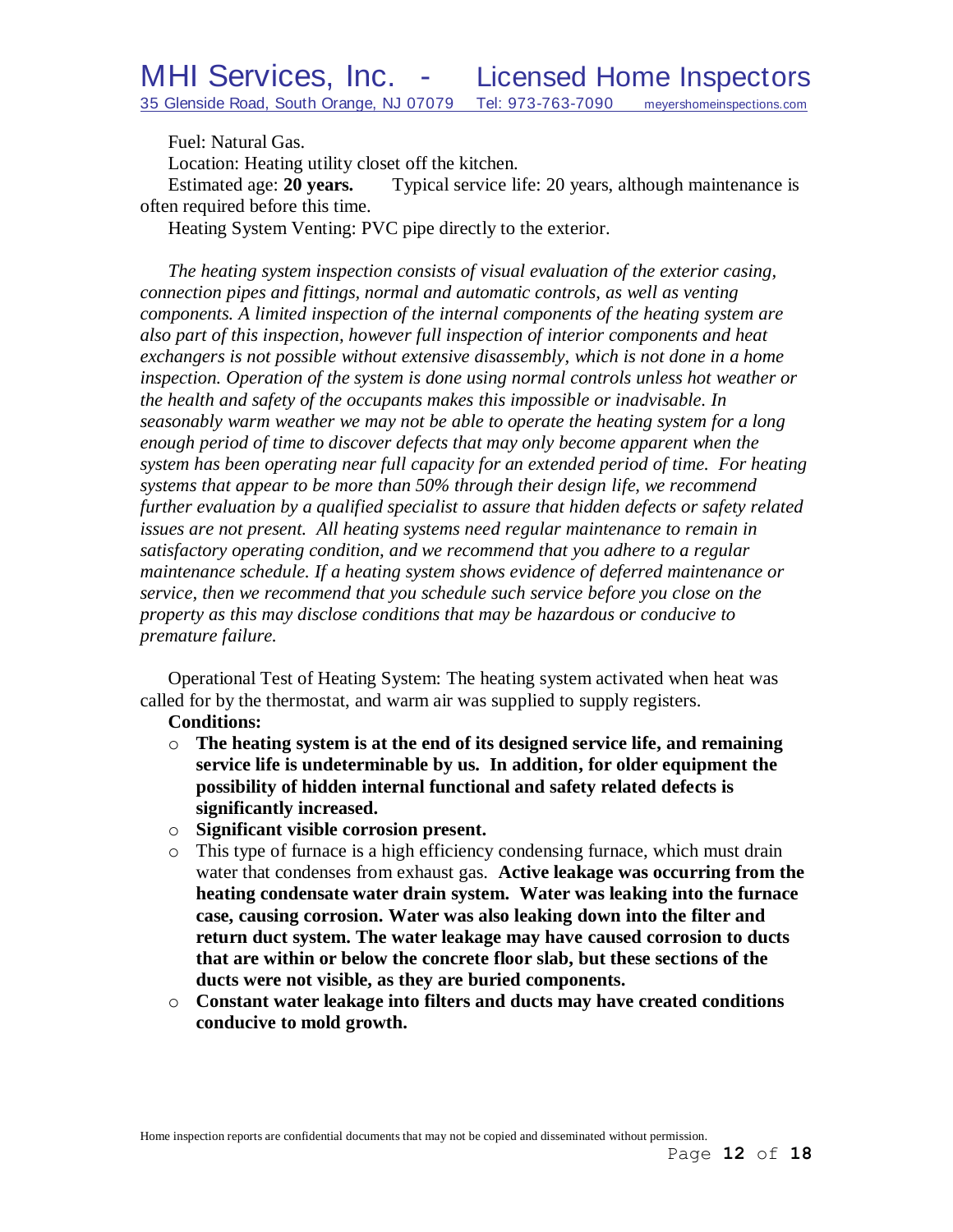# MHI Services, Inc. - Licensed Home Inspectors

35 Glenside Road, South Orange, NJ 07079 Tel: 973-763-7090 meyershomeinspections.com



Water leakage and corrosion inside heating system case Water has also leaked into the filters and sub-slab ducts

#### **Recommendations:**

- **As this furnace is now at the end of its life, has corrosion and is currently malfunctioning (leaking), replacement of the system is now due, and should be performed on a proactive basis, before total system failure or unsafe condition develops.**
- **If replacement is not immediately done, repair of condensate water system leakage must be done, as well as further evaluation by a qualified specialist evaluation to assure that hidden defects or safety related issues are not present.**
- **Further evaluation of heating ducts for any corrosion damage and/or mold conditions caused by the leakage.**
- **A service contract to cover future maintenance and repairs to the heating system.**
- **See the Mold section of this report – chronic wet conditions may have been present in duct work, creating conditions conducive to mold growth.**

#### Heating Equipment Clearance & Combustion Air

Heating System Location: Utility closet.

Ventilation and Combustion Air: Combustion air is drawn from exterior through PVC pipe.

Clearance to Combustibles: Adequate

Central Air Conditioning

AC Equipment Age (Estimated): **20 years.**

Typical Service Lifetime: 12 to 15 years, however failure before this time is not uncommon.

Condensing Unit/Compressor Location: Exterior right side.

Condensing Unit/Compressor Condition:

- o *The AC system could not be tested on the date of inspection, as the outside temperature was too low for a safe and effective test.*
- o **The AC components are now past the end of their designed service life. Continued reliable operation cannot be assured.**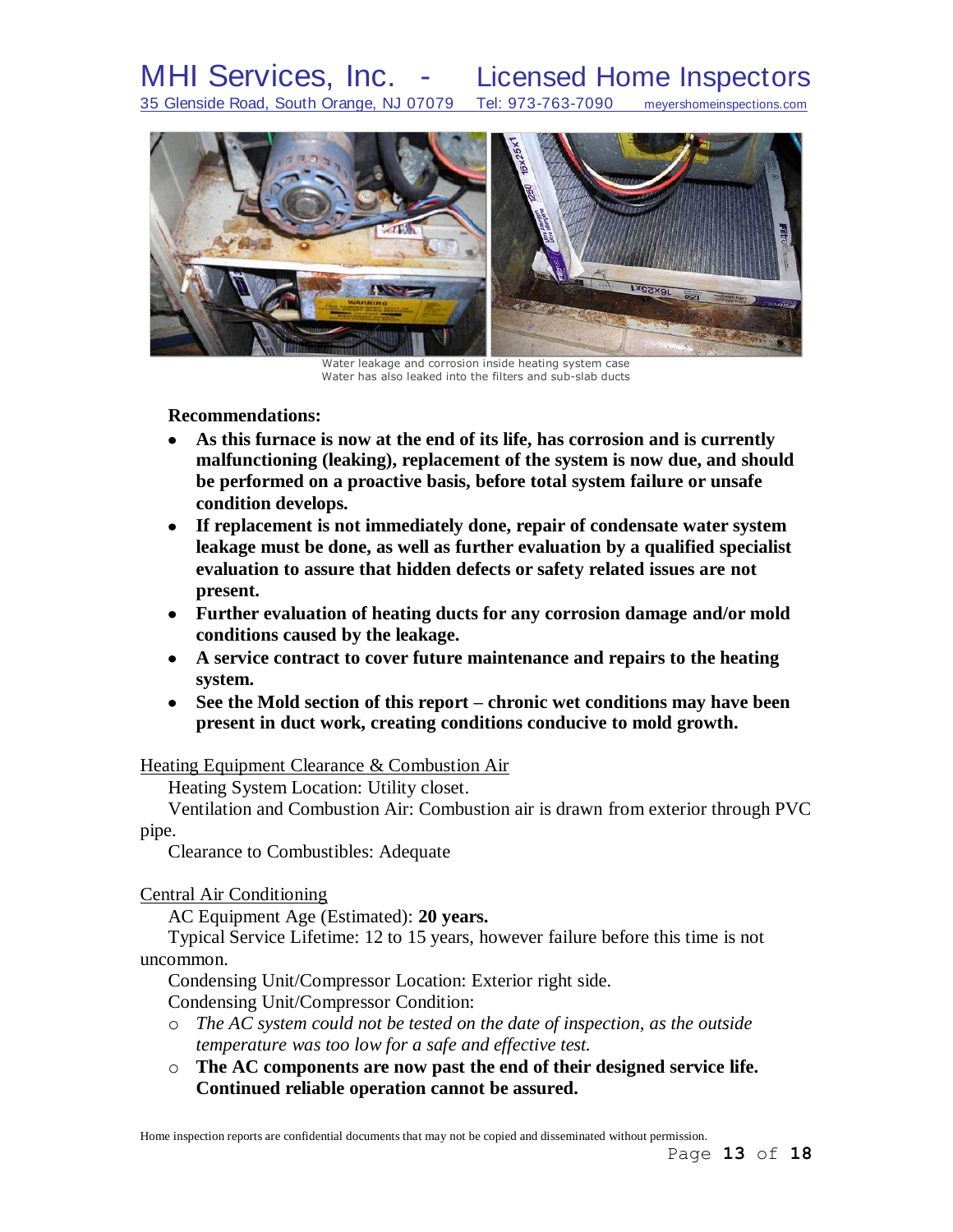Air Handler Type: Integrated with the forced air furnace.

# **Recommendations:**

- **Have the AC system tested when weather is consistently warm, repaired or replaced as necessary, and serviced annually by an AC technician.**
- **Budget for replacement of the AC system in the near future.**
- **Consider having the heating and AC systems replaced as a unit.**
- **A service contract to cover future maintenance and repairs to the AC system.**

Asbestos *This inspection cannot guarantee that asbestos materials, which have been commonly used for insulation and some finish material, are present or absent from this home. Older homes usually have some asbestos bearing materials used in the construction, while more recently constructed homes are likely to have little or no asbestos used in the construction and interior materials. To determine with certainty if asbestos is present, sampling and lab testing is required, which is not included in this inspection.* 

# Fuel Oil Storage

The heating system for this home uses natural gas.

 **This home inspection does not include evaluation of buried oil tanks or soil testing to determine if leakage has occurred. The history of this property is not known by us, and therefore we cannot assure you that a hidden buried oil tank does not exist on this property. If a higher level of confidence regarding the presence or absence of buried tanks is desired, then a tank search utilizing specialized equipment would be required.**

# **Recommendations:**

**Specialist search for abandoned buried tanks and specialist evaluation of**   $\bullet$ **buried and/or above ground oil storage tanks, either in use or abandoned. As leaking oil tanks can result in significant expenses, we advise careful review with legal counsel of any documents or statements relating to oil tank(s).** 

### Domestic Hot Water Heater

Water Heater Type: Standard Tank. Water Heater size, gallons: 40 Heating Method/Fuel: Natural Gas Age: **15 years.** Typical Service Life: 8-10 years. Condition:

o **Past the end of designed service life – leakage or other failure is now more likely to occur.**

# **Recommendations:**

**Replacement of the hot water heater with a new unit, by a plumber.**

General Interior Condition

Wall and Ceiling Material: Drywall and/or plaster. Wall and Ceiling Condition: Functional – only minor repairable defects.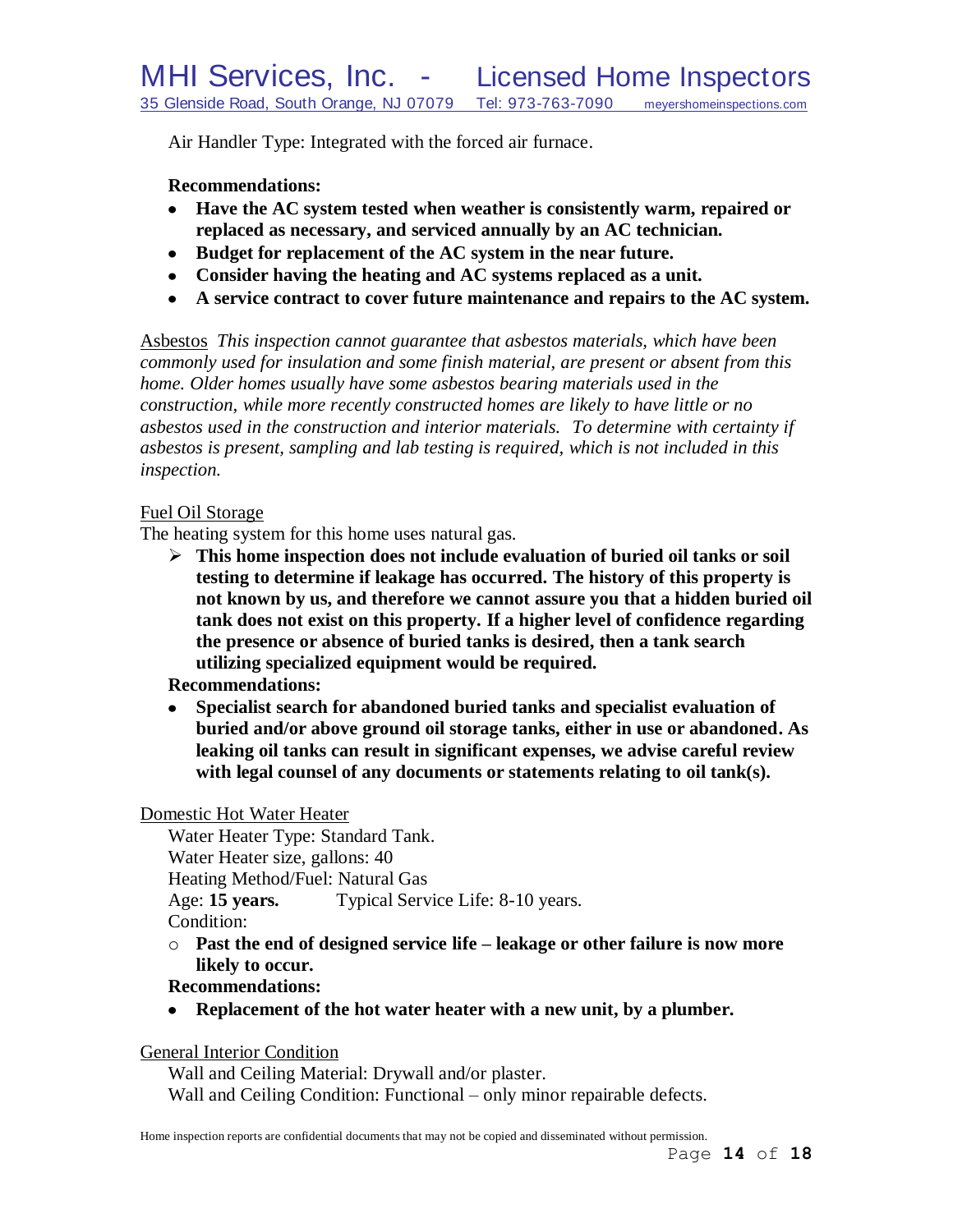Floor Surfaces: Wood, Carpet, Tile. Floor Condition: Functional – normal wear and/or minor defects.

#### Kitchen

Kitchen Sink: **The kitchen sink sprayer is clogged.** Stovetop and Oven: Gas. Condition: Functional. Garbage Disposal: Functional GFCI electrical receptacles: Present and functional at wet areas. *GFCI electrical receptacles protect against shocks in wet areas.* Dishwasher: Functional, as determined by a limited operational test on the date of

inspection.

Water pressure at the sink was adequate. Drainage at the sink was adequate. Kitchen cabinets and countertops are in functional condition.

#### **Recommendations:**

**Have the kitchen sink sprayer replaced.**

Laundry Room A washer and dryer are located in the laundry closet off the kitchen. *The washer and dryer hookups could not be fully evaluated, because excess amounts of stored items in the laundry closet obstructed access.*

*Note: We do not inspect or operationally test laundry appliances during a home inspection*  due to the multiplicity of different cycles built in to these units and the large amount of time it *takes to complete these cycles. We recommend that any laundry equipment that is to remain in the home be demonstrated to be in satisfactory operational condition before you close on this property. Laundry equipment installed in close proximity to finish materials can cause extensive damage to finish materials in living areas of the home should water leakage occur due to hose or equipment failure, and you should therefore turn off the water to the laundry equipment when it is not in use. If an electric dryer is present, proper installation is very important to assure electrical safety, including installation of a grounding cable for the dryer case. The integrity of the exterior ground cable should be checked periodically. If a gas dryer is present, the flex gas connector should be replaced if more than 5 years old. Dryer exhaust vent ducts should be metal rather than plastic to reduce the possibility of fire*

# **Recommendations:**

 $\bullet$ **Make sure washer water supply connections and shutoff valves are in good condition, that drainage is securely attached, and that dryer vent hose is adequately attached.**

#### Bathrooms

Second Floor, Main: Full, with sink, toilet and shower over tub. The sink and tub / shower are in functional condition. **The following adverse conditions were found:**

#### **The toilet is loose.**

**Bathroom floor tile is cracked.**

GFCI electrical receptacles: Present and functional at wet areas. *GFCI electrical receptacles protect against shocks in wet areas.*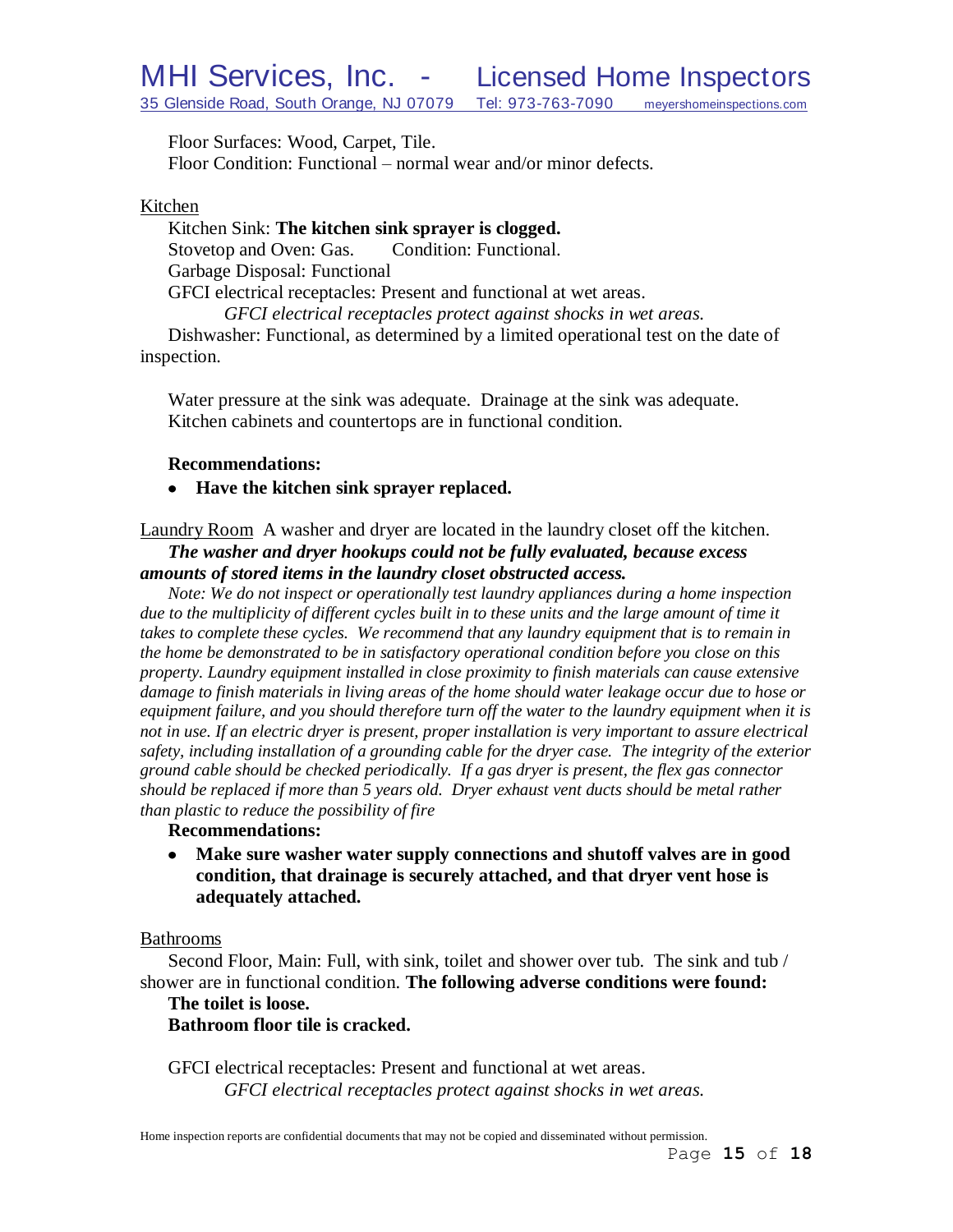Water pressure and local drainage were adequate in all bathrooms.

#### **Recommendations:**

- **Have the loose toilet repaired.**
- **Have cracked floor tile replaced.**

Interior Stairs Functional.

#### Insulation

Visible areas of insulation: Fiberglass in attic floor. Insulation Condition: Functional.

*Note: Most homes of this age and type were not insulated well enough to meet current standards for energy efficiency. Consequently, you may find that exterior walls feel cold, and the cost for heating this home may be higher than for a similar size home built to modern construction standards.*

### **Recommendations:**

**For older homes, even if the insulation is properly installed, it may not meet current energy standards, and you should consider further specialist evaluation to determine if additional insulation should installed to reduce your heating and cooling costs.**

Basement and/or Crawlspaces This home is built over a slab foundation, and no basement, crawlspace or other below grade spaces are present.

*Please be aware that the home is near grade level, and the floor slab floor cannot be perfectly water proofed, and therefore the possibility of water entry with consequent damage to stored materials or current and future finish materials exists, especially during extreme weather conditions. This home inspection cannot assure you that waterproofing work done by others will be completely effective. We cannot predict future conditions related to water entry, and make no representation that water entry will not occur in the future.*

Attic Space The unfinished, unfloored attic crawlspace is accessible by ceiling hatch on the second floor. The attic spaces were partially entered and inspected where safe access was possible.

Condition:

- o No structural defects were found.
- o **Attic ventilation may not be adequate. Recommendations:**
- **See Roof section.**

Garage One car interior.

Vehicle Doors: One overhead door. Power Openers: None Present.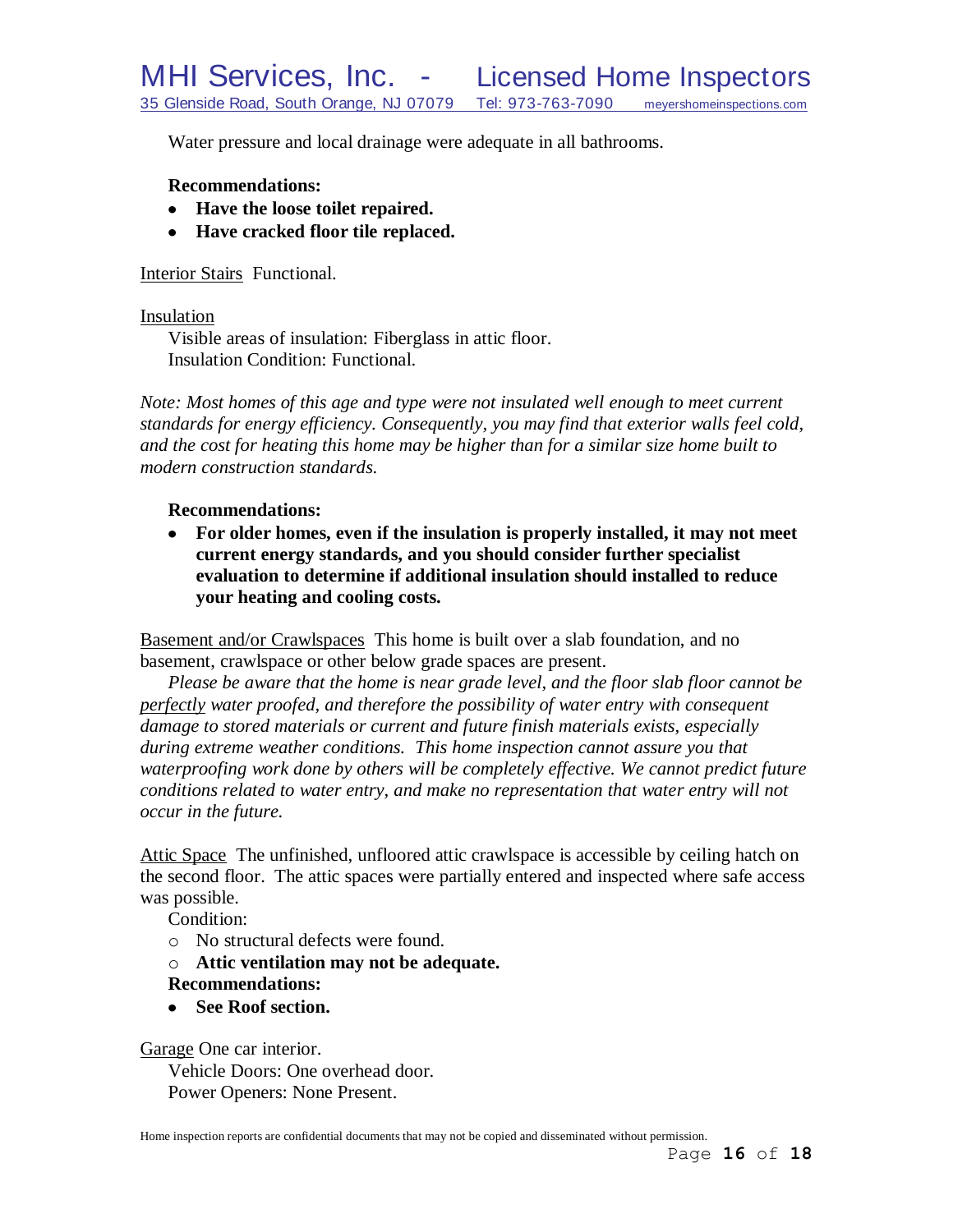Vehicle door(s) were operated.

Doors and door hardware were found to be in functional condition.

Smoke & Carbon Monoxide Detectors & Fire Safety Devices Installation of smoke and carbon monoxide detectors, and a fire extinguisher in kitchens are recommended for this residence. We do not test fire safety devices, since these must be checked on a regular basis for proper operation, and this should done prior to closing on this property and regularly according to manufacturer advice thereafter.

Carbon Monoxide Tests Carbon monoxide (CO) is produced when fossil fuels are burned. Properly operating gas, or fuel oil burning heating systems normally produce very low levels of this toxic gas, and it is normally vented to the outside of the home. The best protection against carbon monoxide poisoning in a home is regular maintenance of the heating systems and chimney and flue connections, as well as properly maintained carbon monoxide detectors/alarms in the home. In the course of our home inspection the inspector wears a CO meter/alarm for his protection and yours, and all areas of the home that are entered are therefore automatically checked during our inspection. If the CO meter indicates a high level of this gas, we alert occupants and state the condition in the report.

Lead Paint Homes built prior to 1978 may have surfaces covered with paint containing lead oxide pigment, and under certain circumstances this lead-based paint can become a health hazard. *This home inspection does not include testing for lead.* **We are not certified lead inspectors, we are not insured for adverse conditions related to lead contamination of water, paint, or other materials in the home, and this inspection absolutely does not include testing for lead or evaluation of related hazards.** *If you have concerns about lead hazards, you should have further evaluation and testing done by specialists for your protection.*

Mold & Fungal Conditions Mold and other fungal organisms are a natural part of our environment and cannot be completely eliminated. Certain types of construction and wet conditions in a home can, however, allow excessive growth of mold, and damage to the structure and a health risk may occur. Humid or wet conditions in attics and finish and stored materials in basements or below grade areas may be especially prone to accelerated mold growth when water penetration occurs. **We are not certified mold inspectors or mold experts, we are not insured for adverse conditions related to mold or fungal organisms, and this inspection absolutely does not include testing for mold or other fungal organisms.** *If you have concerns about mold, you should have further evaluation and testing done by specialists for your protection.*

*Note: Ongoing water leakage from the furnace may be causing water accumulation in the air ducts, making mold growth likely.*

Inspection for Rodents & Other Pests Not Included This home inspection does not include an inspection for rodents and other pests such as mice, rats, squirrels, bats, roaches, bedbugs, or other insect pests.